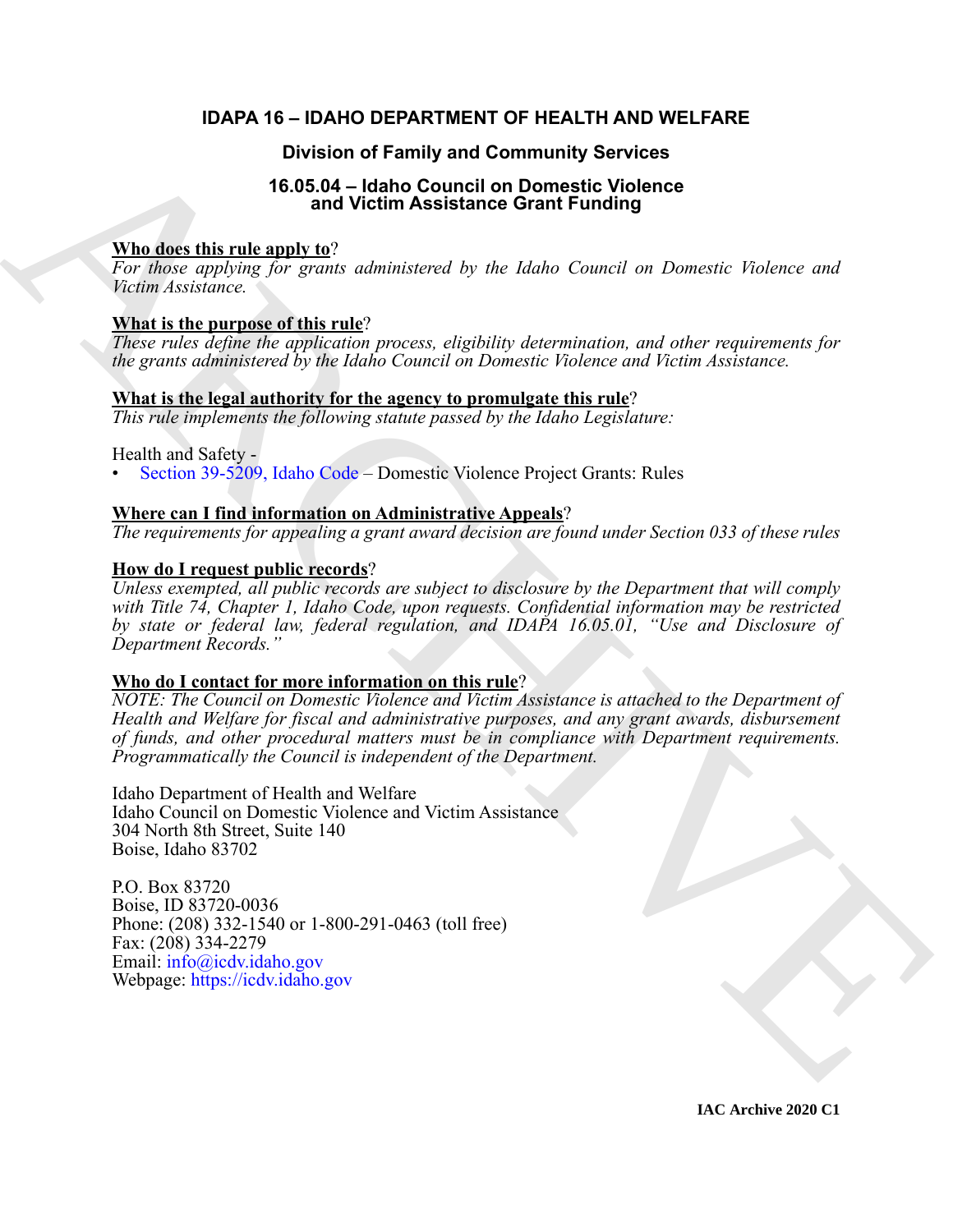# **Table of Contents**

## 16.05.04 – Grant Funding for the Idaho Council on Domestic Violence<br>and Victim Assistance

|  | 006. Confidentiality Of Records And Public Records ACT Requests.  3 |  |
|--|---------------------------------------------------------------------|--|
|  |                                                                     |  |
|  |                                                                     |  |
|  |                                                                     |  |
|  |                                                                     |  |
|  |                                                                     |  |
|  |                                                                     |  |
|  |                                                                     |  |
|  |                                                                     |  |
|  |                                                                     |  |
|  |                                                                     |  |
|  |                                                                     |  |
|  |                                                                     |  |
|  |                                                                     |  |
|  |                                                                     |  |
|  | 031. Awarding Of Grants.                                            |  |
|  |                                                                     |  |
|  |                                                                     |  |
|  |                                                                     |  |
|  |                                                                     |  |
|  |                                                                     |  |
|  |                                                                     |  |
|  |                                                                     |  |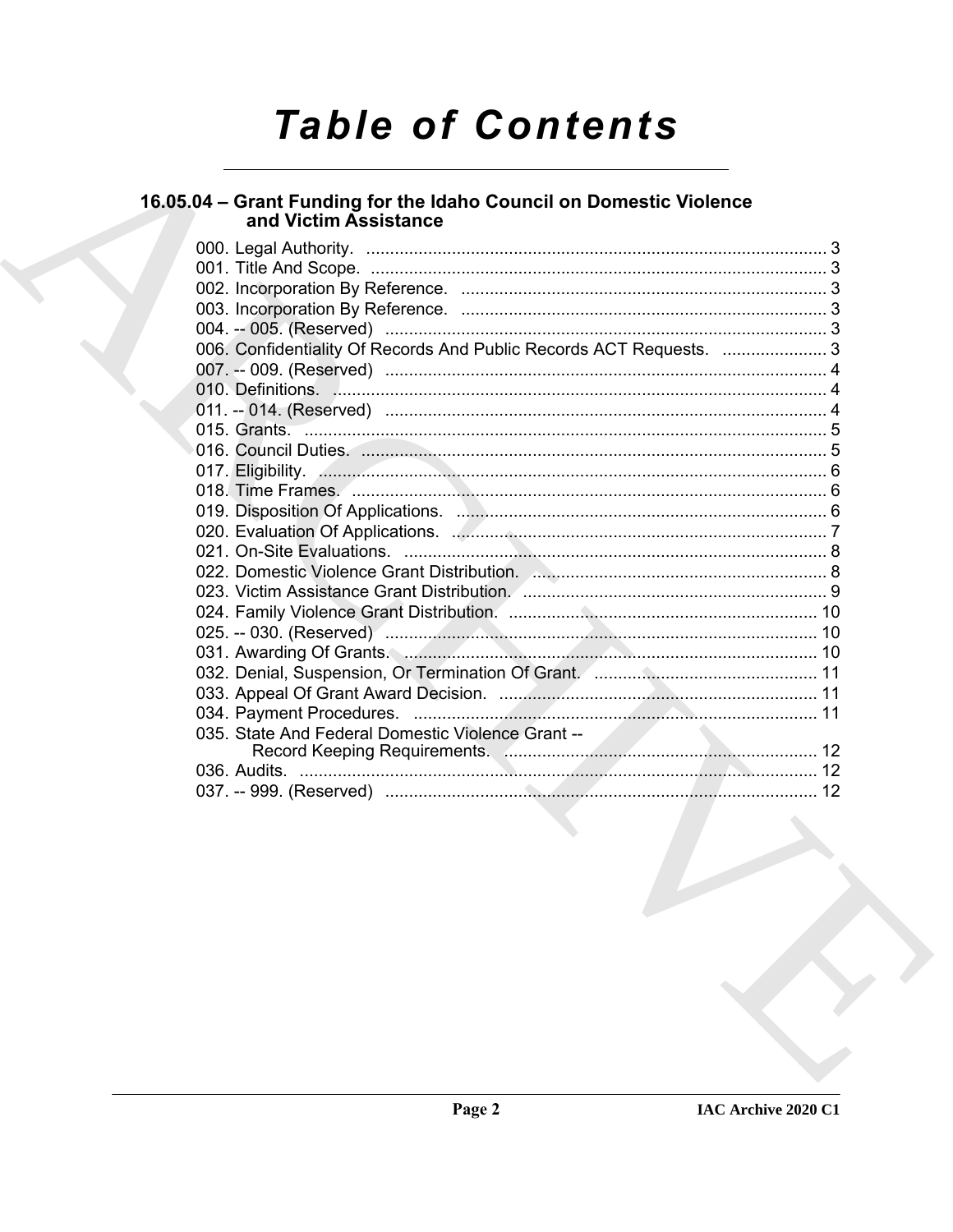#### <span id="page-2-9"></span><span id="page-2-0"></span>**16.05.04 – GRANT FUNDING FOR THE IDAHO COUNCIL ON DOMESTIC VIOLENCE AND VICTIM ASSISTANCE**

#### <span id="page-2-1"></span>**000. LEGAL AUTHORITY.**

Under Section 39-5209, Idaho Code, the Idaho Council on Domestic Violence and Victim Assistance (ICDVVA) is authorized to promulgate, adopt, and amend rules to implement the provisions of the Domestic Violence Project Grants Act, as contained in Title 39, Chapter 52, Idaho Code. (3-20-20)

#### <span id="page-2-10"></span><span id="page-2-2"></span>**001. TITLE AND SCOPE.**

**01. Title**. The title of these rules is IDAPA 16.05.04, "Grant Funding for the Idaho Council on Domestic Violence and Victim Assistance." (3-20-20)

**02.** Scope. These rules define the application process, eligibility determination, and other requirements for the grants administered by the (ICDVVA).  $(3-20-20)$ 

MALL EXCOVERY UNITED SURFACE AN ENDED CONTROL INTERFERING VALUE AND INTERFERING (EXCOVERY). T[H](http://www.icdv.idaho.gov)E CAN ARCHIVE SURFACE AND CONTROL INTERFERING (EXCOVERY).<br>
CHERCHIVE SURFACE AND SCOPE AND CONTROL INTERFERING CONTROL INTERFE **03. Relationship to the Department of Health and Welfare**. The (ICDVVA) is attached to the Department of Health and Welfare for fiscal and administrative purposes, and any grant awards, disbursement of funds, and other procedural matters must be in compliance with Department requirements. Programmatically, the Council is independent of the Department. (3-20-20)

#### <span id="page-2-8"></span><span id="page-2-3"></span>**002. INCORPORATION BY REFERENCE.**

**01. Documents Incorporated by Reference**. In accordance with Section 67-5229, Idaho Code, the following documents are incorporated by reference into this chapter of rules: (7-1-14)

**a.** "Service Standards for ICDVVA-Funded Programs," Edition 2014-1, published by the Idaho Council on Domestic Violence and Victim Assistance, effective July 1, 2014.

**b.** "Minimum Standards for Domestic Violence Offender Intervention Programs," published by the Idaho Council on Domestic Violence and Victim Assistance, edition 2019-1, effective July 1, 2019. (7-1-19)

**02. Availability of Reference Material**. Copies of the documents incorporated by reference into these rules are available: (7-1-14)

**a.** At the Idaho Council on Domestic Violence and Victim Assistance, 304 North 8th Street, Suite 140, P.O. Box 83720, Boise, Idaho 83720-0036. (7-1-14)

**b.** On the internet at: http://www.icdv.idaho.gov. (7-1-14)

#### <span id="page-2-4"></span>**003. INCORPORATION BY REFERENCE.**

**01. Documents Incorporated by Reference**. In accordance with Section 67-5229, Idaho Code, the following documents are incorporated by reference into this chapter of rules: (7-1-14)

**a.** "Service Standards for ICDVVA-Funded Programs," Edition 2014-1, published by the (ICDVVA), July 1, 2014. (3-20-20) effective July 1, 2014.

**b.** "Minimum Standards for Domestic Violence Offender Intervention Programs," published by the  $(1CDVVA)$ , edition 2019-1, effective July 1, 2019. (3-20-20)

**02. Availability of Reference Material**. Copies of the documents incorporated by reference into these rules are available: (7-1-14)

**a.** At the Idaho Council on Domestic Violence and Victim Assistance, 304 North 8th Street, Suite 140, P.O. Box 83720, Boise, Idaho 83720-0036.

<span id="page-2-7"></span>**b.** On the internet at: http://www.icdv.idaho.gov. (7-1-14)

#### <span id="page-2-5"></span>**004. -- 005. (RESERVED)**

#### <span id="page-2-6"></span>**006. CONFIDENTIALITY OF RECORDS AND PUBLIC RECORDS ACT REQUESTS.**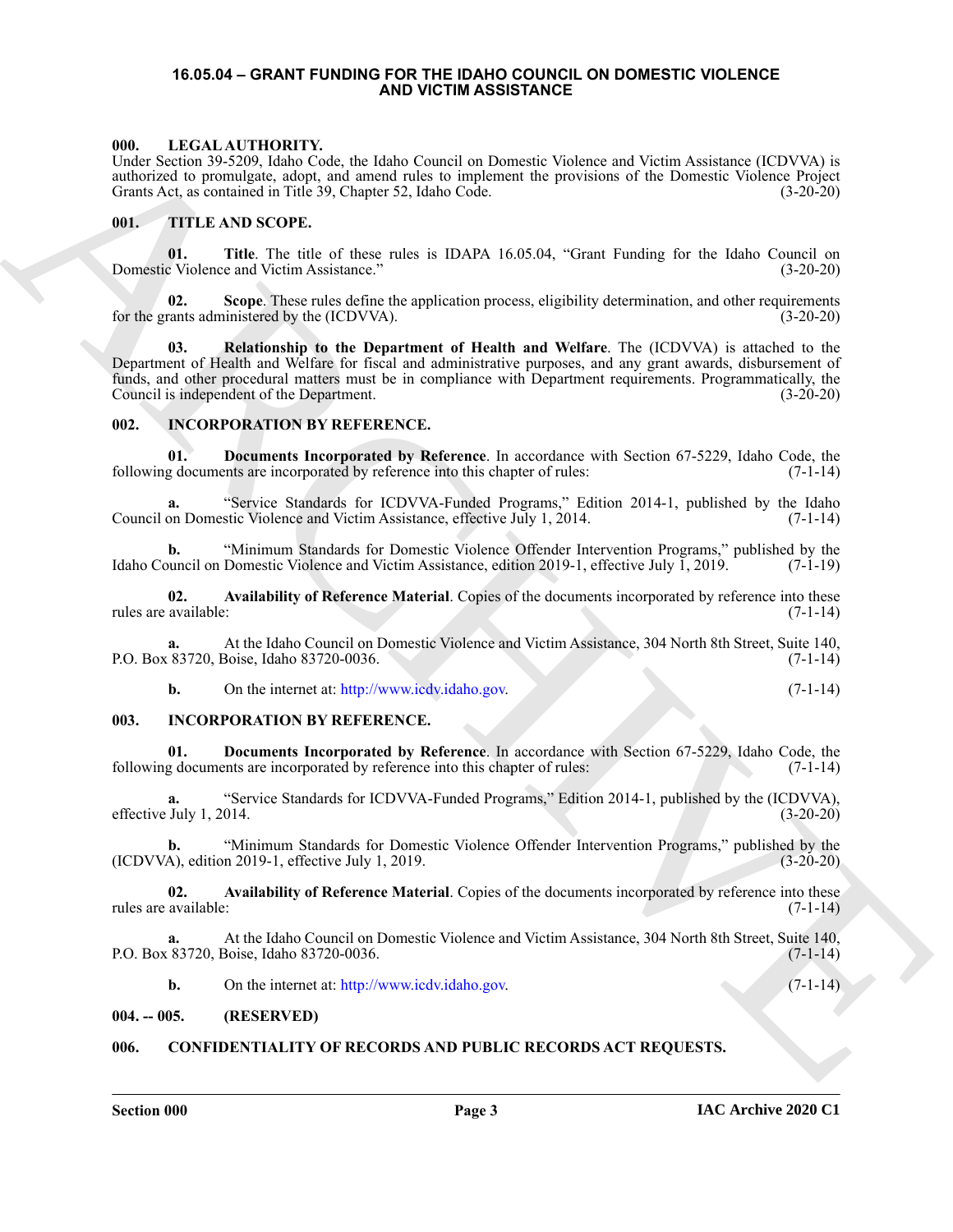**01. Confidentiality of Records**. Any information about an individual covered by these rules and contained in the Department's records must comply with IDAPA 16.05.01, "Use and Disclosure of Department Records." (3-20-20)

**02. Public Records** Act. The Department will comply with Title, 74, Chapter 1, Idaho Code, when requests for the examination and copying of public records are made. Unless otherwise exempted, all public records in the custody of the Department are subject to disclosure. (3-20-20) in the custody of the Department are subject to disclosure.

#### <span id="page-3-0"></span>**007. -- 009. (RESERVED)**

#### <span id="page-3-3"></span><span id="page-3-1"></span>**010. DEFINITIONS.**

For the purpose of these rules, the following definitions apply: (3-20-20) (3-20-20)

<span id="page-3-4"></span>**01. Conflict of Interest**. No member of the Council may vote on any matter before the Council in which they have any substantial ownership, or fiduciary, contractual, consultative, creditor, or directly competitive relationship, and any such relationship be made publicly known. (3-20-20)

**a.** Appearance. In the use of grantor agency project funds, officials or employees of state or local units of government and nongovernmental grantees/subgrantees must avoid any action that might result in, or create the appearance of: (3-20-20)

- i. Using his official position for private gain; (3-12-90)
- ii. Giving preferential treatment to any person; (3-12-90)
- iii. Losing complete independence or impartiality; (3-12-90)
- iv. Making an official decision outside official channels; or (3-12-90)
- <span id="page-3-5"></span>v. Adversely affecting the confidence of the public in the integrity of government or the program.  $(3-12-90)$

**b.** Fiduciary. Exercising a position of trust on behalf of an organization or entity, including any trustee, member of the Board of Directors, officer, legal counsel, or any other person with a legal obligation to act in the best interest of such an organization or entity. (3-12-90)

**02. Contract**. The grant contract between the program and the Council that results from a Council grant award. (3-20-20)

**03. Council**. The Idaho Council on Domestic Violence and Victim Assistance (ICDVVA) as outlined in Section 39-5201, et seq., Idaho Code. (3-20-20)

<span id="page-3-8"></span><span id="page-3-7"></span><span id="page-3-6"></span>**04. Department**. The Idaho Department of Health and Welfare. (3-20-20)

**Department of Results We have consistent and the material effective consistent with the consistent of the stationary constraints of the stationary of the stationary constraints of the stationary of the stationary constra 05. Domestic Violence**. Crimes of violence committed by a current or former spouse or intimate partner of the victim, by a person with whom the victim shares a child in common, by a person who is cohabitating with or has cohabitated with the victim as a spouse or intimate partner, by a person similarly situated to a spouse of the victim under the domestic or family violence laws of the state of Idaho, or a family or household member. This definition also includes criminal or non-criminal acts constituting intimidation, control, coercion and coercive control, emotional and psychological abuse and behavior, expressive and psychological aggression, financial abuse, harassment, tormenting behavior, distributing or alarming behavior, and additional acts. This definition applies to individuals and relationships as set forth in 45 CFR 1370.2. (3-20-20)

<span id="page-3-9"></span>**06. Victim**. A person who suffers direct or threatened physical, sexual, emotional, psychological, or financial harm as a result of an act by someone else, which is a crime. (3-20-20)

#### <span id="page-3-2"></span>**011. -- 014. (RESERVED)**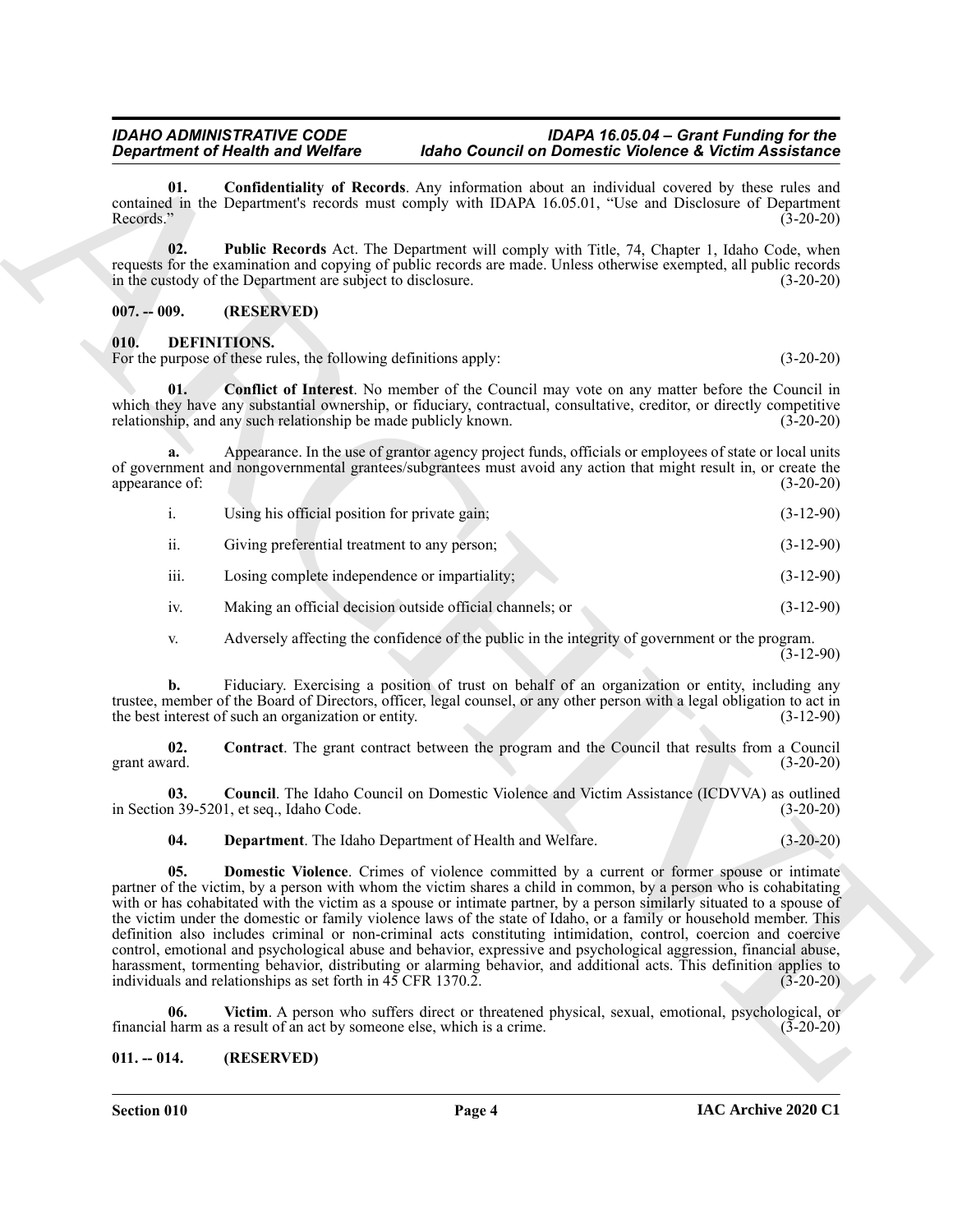#### <span id="page-4-6"></span><span id="page-4-0"></span>**015. GRANTS.**

<span id="page-4-7"></span>**01. Family Violence Grant**. Money awarded to a program under the Family Violence Prevention and Services Act, Title III of the Child Abuse Amendments of 1984 P.L. 98-457,42 U.S.C. 10401, and any applicable rules and regulations. (3-20-20)

<span id="page-4-10"></span>**02. State Domestic Violence Grant**. Money awarded to a program under Sections 39-5201 through 39-5213, Idaho Code (domestic violence project grants), and any applicable rules and regulations. (3-20-20)

**03. VOCA Grant**. Money awarded to a program under Victims of Crime Act of 1984, P.L. 98-473, Title II, Chapter XIV, 42 U.S.C. 10601, et seq. and any applicable rules and regulations. (3-20-20)

<span id="page-4-11"></span><span id="page-4-9"></span>**04. Regions**. The seven (7) regions of the Department of Health and Welfare are as follows: (3-12-90)

**a.** REGION I -- Benewah County, Bonner County, Boundary County, Kootenai County, Shoshone (3-12-90) County. (3-12-90)

**b.** REGION II -- Clearwater County, Idaho County, Latah County, Lewis County, Nez Perce County.  $(3-12-90)$ 

**c.** REGION III -- Adams County, Canyon County, Gem County, Owyhee County, Payette County, ton County. (3-12-90) Washington County.

**d.** REGION IV -- Ada County, Boise County, Elmore County, Valley County. (3-12-90)

**e.** REGION V -- Blaine County, Camas County, Cassia County, Gooding County, Jerome County, County, Minidoka County, Twin Falls County. Lincoln County, Minidoka County, Twin Falls County.

**f.** REGION VI -- Bannock County, Bear Lake County, Bingham County, Caribou County, Franklin Oneida County, Power County. County, Oneida County, Power County.

**g.** REGION VII -- Bonneville County, Butte County, Clark County, Custer County, Fremont County, Jefferson County, Lemhi County, Madison County, Teton County. (3-12-90)

<span id="page-4-8"></span>**05.** Grant Applications. Applications for grant funding that are obtained from the Council. These will ibility, legal, and paperwork requirements for the grants administered by the Council. (3-20-20) have eligibility, legal, and paperwork requirements for the grants administered by the Council.

#### <span id="page-4-4"></span><span id="page-4-2"></span><span id="page-4-1"></span>**016. COUNCIL DUTIES.**

**Exparament of Health wast Welfare Internet Democratic Violence & Victim Assistance<br>
14. Earth Violence Crant Money was also a program under the Burel, Welcher Revealing and<br>
14. Earth Violence Crant Money was also a prog 01. Membership**. Under Section 39-5204, Idaho Code, consist of seven (7) members appointed by the Governor of Idaho. At least one (1) member must reside in one (1) of the seven (7) Department of Health and Welfare regions. Members must be representative of persons who have been victims of domestic violence, care providers, law enforcement officials, medical and mental health personnel, counselors, and interested and concerned members of the general public. (3-20-20)

<span id="page-4-5"></span>**02. Purpose**. Be the advisory body for programs and services affecting victims of crime. For budgetary purposes and for administrative support purposes, the Council is assigned by the Governor to the Department.

(3-12-90)

**03. Grants Awards Process**. Award available state and federal grant money to eligible victims' services programs within the state of Idaho. The current available grants are: (3-12-90)

<span id="page-4-3"></span>

| а. | State domestic violence: | $(3-12-90)$ |            |
|----|--------------------------|-------------|------------|
|    | Federal family violence: |             | $(5-3-03)$ |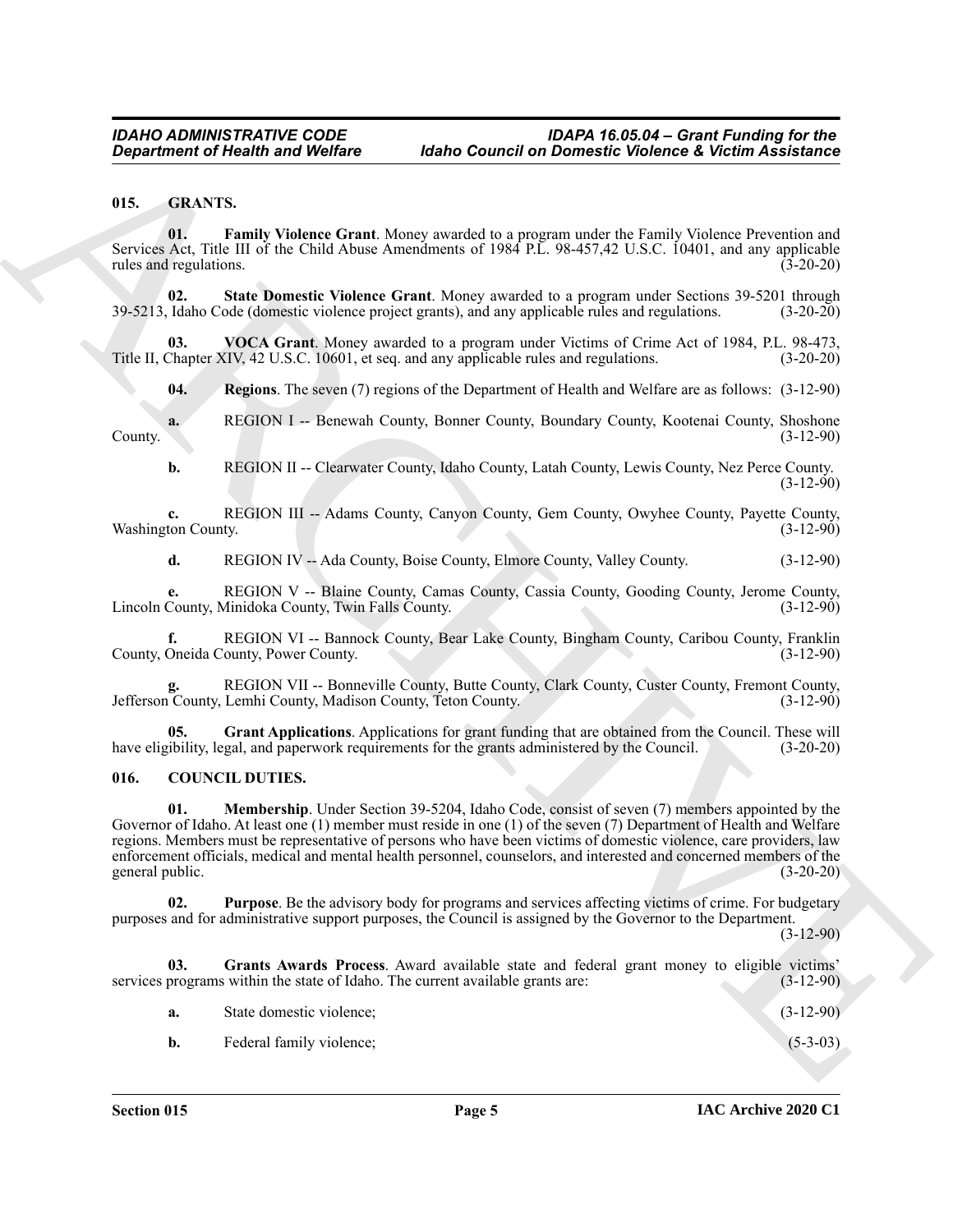**c.** Federal VOCA; and (5-3-03)

<span id="page-5-11"></span><span id="page-5-3"></span>**d.** State offender intervention program grants. (3-20-20)

**04. Other Grants**. The Council may establish other state or federal grants authorized under Executive Orders and under Section 39-5208(2), Idaho Code. (3-20-20)

#### <span id="page-5-7"></span><span id="page-5-0"></span>**017. ELIGIBILITY.**

**01. State Domestic Violence Grants**. To be eligible for a state domestic violence grant, a program must comply with the applicable requirements of Title 39, Chapter 52, Idaho Code, as specified in Appendix A, these rules, and any additional requirements in the grant applications, or from the Council. (3-20-20)

<span id="page-5-9"></span>**02. Federal Family Violence Grant**. To be eligible for a federal family violence grant, a program must comply with all the applicable sections of the Family Violence and Services Act, other federal rules and regulations, and any additional requirements in the grant applications or from the Council. (3-20-20) and any additional requirements in the grant applications or from the Council.

**03. Federal VOCA Grant**. To be eligible for a federal VOCA grant, a program must comply with all the applicable sections of the Victims of Crime Act, any other federal rules and regulations that apply, these rules and any additional requirements listed in the grant applications, or from the Council.  $(3-20-20)$ 

<span id="page-5-12"></span><span id="page-5-10"></span><span id="page-5-8"></span>**04. Tribes**. All federally acknowledged tribes in the state of Idaho are eligible for ICDVVA funding.  $(3-20-20)$ 

**05. Application Process**. The application process for grants, including time frames for both submission and disposition of applications and the form and contents of applications for annual or supplemental funding, is described in Section 018 of these rules. (3-20-20)

#### <span id="page-5-1"></span>**018. TIME FRAMES.**

<span id="page-5-14"></span><span id="page-5-13"></span>**01. Grant Applications for Annual Grants from the Council**. (5-3-03)

**Exparament of Newiral Violings**<br>
Consider the Control of Diversion Council of Diversion Consider Consider the Constitution of the Constitution of the Constitution of the Constitution of the Constitution of the Constituti **a.** No less than once a year, the Department will publish a "Grant Applications" (GA) at least two (2) times (once a week for two (2) consecutive weeks, on the same day of the week) in a major daily newspaper in each service area. The GA will specify the deadline for submission of proposals. In no event will the deadline be less than sixty (60) days from the date of first publication of the GA. (3-12-90)

**b.** A copy of each GA will also be sent to current grantees and to persons and organizations who have requested timely notification. Requests for advance notification of the solicitation of grant proposals should be directed to the Executive Director of the Idaho Council on Domestic Violence and Victim Assistance, P.O. Box. 83720, Boise, Idaho 83720 - 0036, or info@icdv.idaho.gov. (3-20-20)

**c.** Applications for annual grants must be postmarked, hand-delivered, e-mailed, or electronically delivered as specified in the ICDVVA application RFP, no later than the date designated in the "Grant Applications."  $(3-20-20)$ 

<span id="page-5-15"></span>**02. Proposals or Supplemental Grants**. Applications for supplemental grants may be submitted for consideration at any time during the effective period of a grant. (5-3-03)

#### <span id="page-5-4"></span><span id="page-5-2"></span>**019. DISPOSITION OF APPLICATIONS.**

The Council will deny or grant funding as specified below, and all applicants will be notified in writing as to the disposition of their application. (3-20-20)

**01. Applications**. The Council will deny or grant funding for an annual application within ninety (90) days of the GA deadline.

<span id="page-5-6"></span><span id="page-5-5"></span>**02. Supplemental Applications**. Allocation of supplemental funding is made based upon the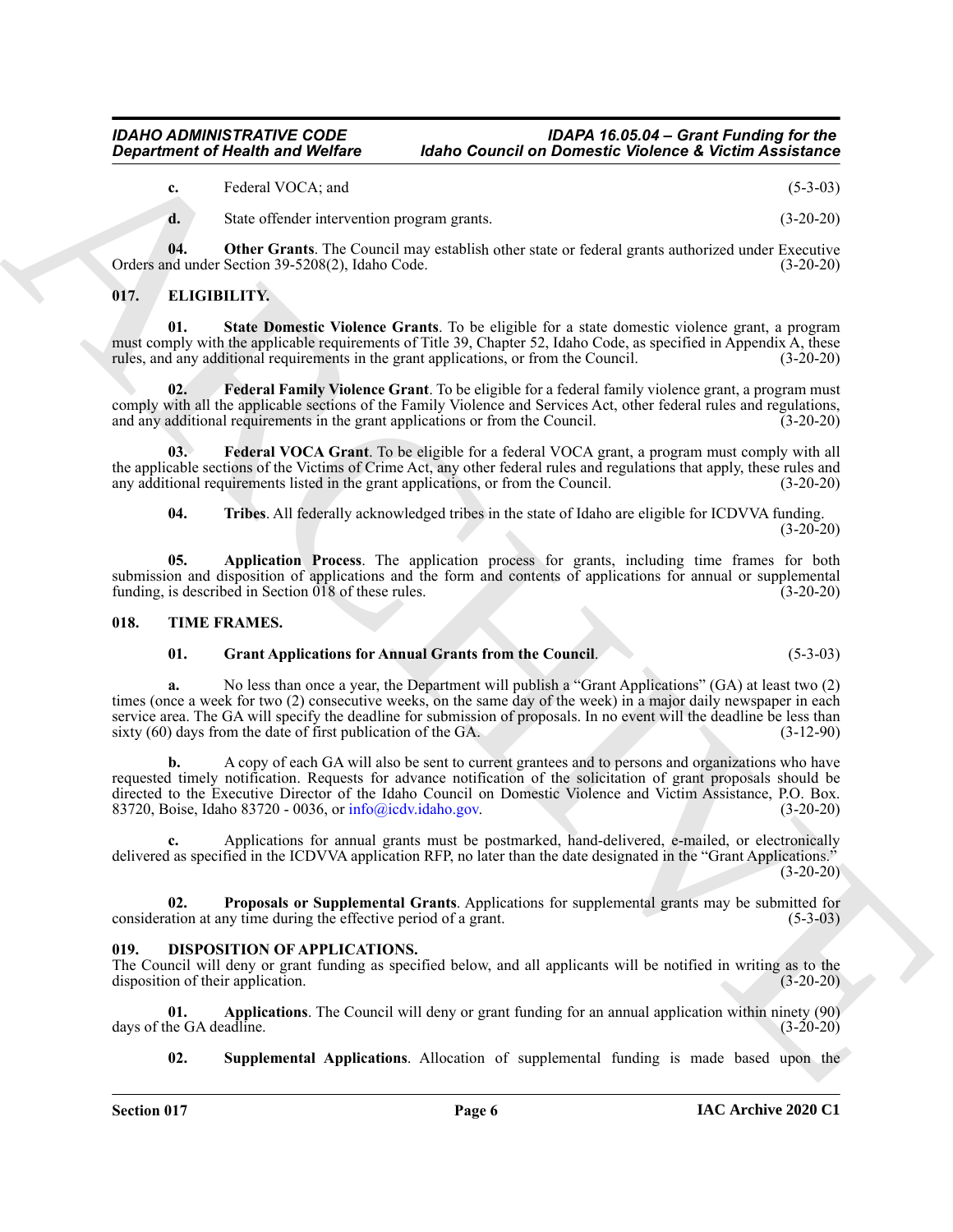<span id="page-6-4"></span><span id="page-6-3"></span><span id="page-6-2"></span><span id="page-6-1"></span><span id="page-6-0"></span>**Expariment of Nealth was Wolfins 4.** Mathon Counted for Distinctive Constant Columbus to the set of the set of the set of the set of the set of the set of the set of the set of the set of the set of the set of the set of availability of funds. (3-20-20) **03. Late Applications**. An application for annual funding received after the deadline specified in any GA will be acted upon at a regularly-scheduled meeting of the Council, following consideration of all timely initial and renewal applications for the service area. (5-3-03) **020. EVALUATION OF APPLICATIONS.** Applications from each region are be evaluated according to the following criteria: (3-20-20) **01. Threshold Factors**. Before an application is evaluated and ranked, an affirmative determination must be made that: (3-12-90) **a.** The applicant meets eligibility requirements as specified in Section 017 of these rules; and (3-20-20) **b.** The applicant has the administrative capacity, or has adequately described how provisions for that capacity will be made if not present at the time of application, to administer a grant including having, contracting for, or obtaining staff and expertise to: (3-12-90) or obtaining staff and expertise to: i. Provide proper management and maintain the proper records; (3-20-20) ii. Assure fiscal control and efficient disbursement of grant funds; (3-20-20) iii. Fulfill grant requirements, including meeting reporting requirements; and (3-12-90) iv. Provide the proposed services. (3-12-90) **02. Conflict of Interest**. Under the following circumstances, a Council member must declare a conflict of interest in writing to the Executive Director and subsequently refrain from evaluating or ranking, or casting a vote to award a grant to an applicant who: (3-20-20) **a.** Serves on a board of directors or advisory board with the Council member, or a member of the Council member's immediate family; (3-20-20) **b.** Has been, or would be, directly involved in the project as an advisory board member, a consultant, ator, or trainer whose expenses would be paid from the subgrant, etc.; (3-20-20) collaborator, or trainer whose expenses would be paid from the subgrant, etc.; **c.** Is from the same institution or organization as the Council member, or was employed by that tion within the past year; (3-20-20) organization within the past year; **d.** Has collaborated recently on work related to the current application or other proposal; (3-20-20) **e.** May consider the Council member for a position at the applicant's organization or institution; (3-20-20) **f.** Has an organization in which the Council member has served in an official or unofficial capacity (3-20-20) (3-20-20) within the past year; **g.** Has an organization in which the Council member has employees, or closely affiliated officials, re as board members or in other official capacities for the applicant; (3-20-20) who serve as board members or in other official capacities for the applicant; **h.** Has a family relationship with the Council member; (3-20-20) **i.** Is known to be close friends or open antagonists with the Council member; or (3-20-20) **j.** Is currently directly involved in a closely associated project with the Council member. (3-20-20)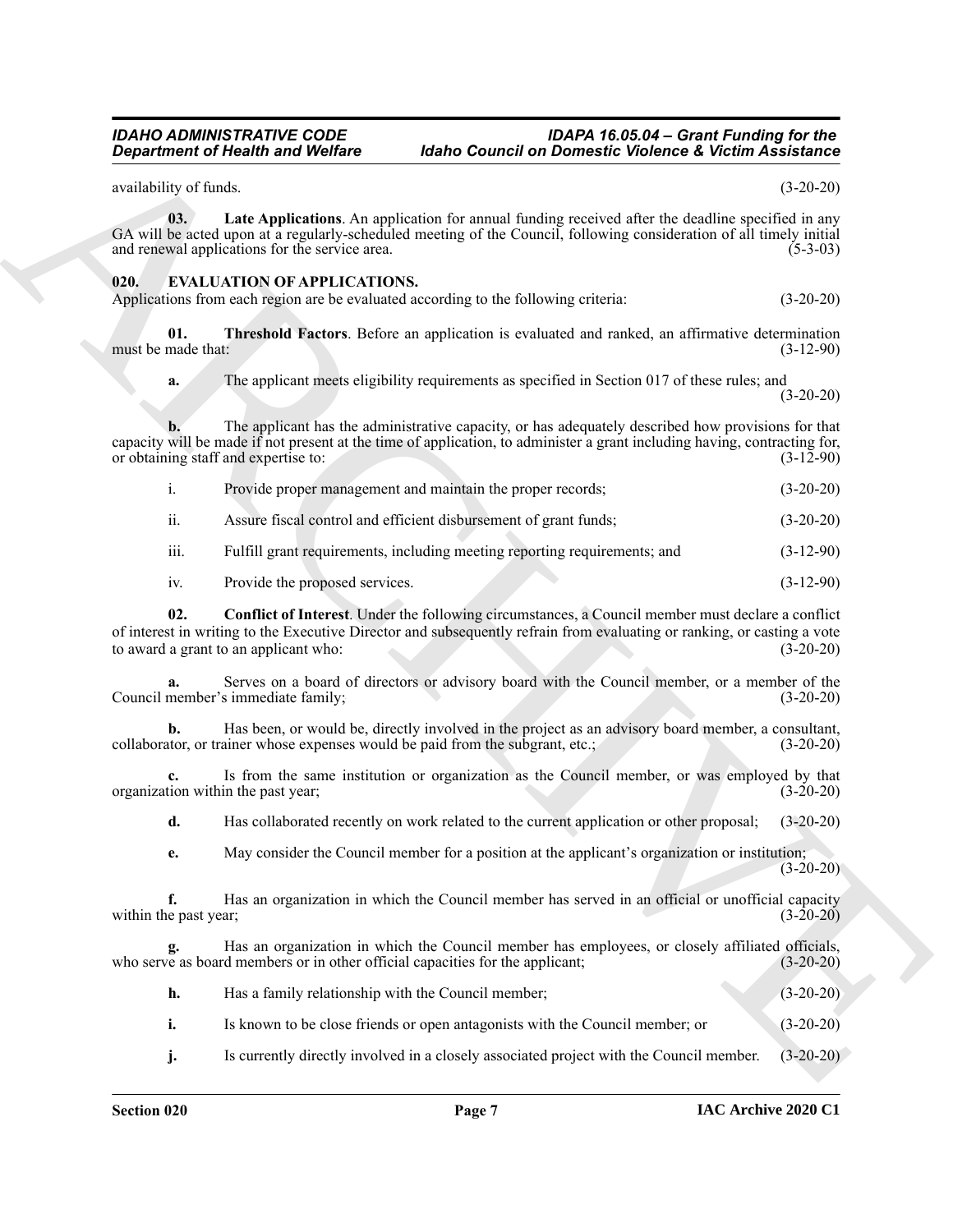<span id="page-7-4"></span>

|                                                           | <b>Department of Health and Welfare</b>                                                                            | <b>Idaho Council on Domestic Violence &amp; Victim Assistance</b>                                                                                                                                                                                                                                                                                                                                                                                                                                                                                                                         |             |
|-----------------------------------------------------------|--------------------------------------------------------------------------------------------------------------------|-------------------------------------------------------------------------------------------------------------------------------------------------------------------------------------------------------------------------------------------------------------------------------------------------------------------------------------------------------------------------------------------------------------------------------------------------------------------------------------------------------------------------------------------------------------------------------------------|-------------|
|                                                           | 03.                                                                                                                | Evaluation Criteria. The Council uses the following criteria to evaluate applications:                                                                                                                                                                                                                                                                                                                                                                                                                                                                                                    | $(3-20-20)$ |
| a.<br>services in the area.                               |                                                                                                                    | Assessment of existing victim services in the community and demonstrated need for proposed                                                                                                                                                                                                                                                                                                                                                                                                                                                                                                | $(3-12-90)$ |
| b.                                                        |                                                                                                                    | Scope of services or number of eligible activities to be provided.                                                                                                                                                                                                                                                                                                                                                                                                                                                                                                                        | $(3-12-90)$ |
| c.                                                        |                                                                                                                    | Estimated number of clients to be served and expansion potential, if any.                                                                                                                                                                                                                                                                                                                                                                                                                                                                                                                 | $(3-12-90)$ |
| d.                                                        |                                                                                                                    | Knowledge and use of other available funding sources or fund-raising activities.                                                                                                                                                                                                                                                                                                                                                                                                                                                                                                          | $(3-12-90)$ |
| e.<br>victim access.                                      |                                                                                                                    | Involvement and coordination with community resources including identification of sources of                                                                                                                                                                                                                                                                                                                                                                                                                                                                                              | $(3-12-90)$ |
| f.                                                        |                                                                                                                    | Recruitment efforts for volunteers to meet the specific needs of the program and the community.                                                                                                                                                                                                                                                                                                                                                                                                                                                                                           | $(3-12-90)$ |
| g.                                                        | Performance record of past activities, if any, including:                                                          |                                                                                                                                                                                                                                                                                                                                                                                                                                                                                                                                                                                           | $(3-12-90)$ |
| i.                                                        | Creative use of volunteers;                                                                                        |                                                                                                                                                                                                                                                                                                                                                                                                                                                                                                                                                                                           | $(3-12-90)$ |
| ii.                                                       | Training of volunteers;                                                                                            |                                                                                                                                                                                                                                                                                                                                                                                                                                                                                                                                                                                           | $(3-12-90)$ |
| iii.                                                      | Fund-raising activities;                                                                                           |                                                                                                                                                                                                                                                                                                                                                                                                                                                                                                                                                                                           | $(3-12-90)$ |
| iv.                                                       | Administrative performance;                                                                                        |                                                                                                                                                                                                                                                                                                                                                                                                                                                                                                                                                                                           | $(3-12-90)$ |
| V.                                                        |                                                                                                                    | Degree of incorporation of self-help activities into program; and                                                                                                                                                                                                                                                                                                                                                                                                                                                                                                                         | $(3-12-90)$ |
| vi.                                                       | Education service to community.                                                                                    |                                                                                                                                                                                                                                                                                                                                                                                                                                                                                                                                                                                           | $(3-12-90)$ |
| h.<br>all areas and victims without duplicating services. | Cooperation with other area domestic violence and victim assistance programs to insure services to                 | $(3-12-90)$                                                                                                                                                                                                                                                                                                                                                                                                                                                                                                                                                                               |             |
| 021.                                                      | <b>ON-SITE EVALUATIONS.</b>                                                                                        |                                                                                                                                                                                                                                                                                                                                                                                                                                                                                                                                                                                           |             |
| 01.                                                       | application was submitted.                                                                                         | Initial Evaluation. Prior to the awarding of an initial grant, the Department is authorized to<br>conduct an on-site evaluation of the program to ensure that the program is in substantial compliance with these rules<br>and to determine the capability of the program to provide the services for which funding is requested. The program<br>must provide for review of any and all client records, program records, financial statements, and other documents<br>needed by the Council to make its determination, including any information that may have changed since the time the | $(5-3-03)$  |
| 02.                                                       |                                                                                                                    | Follow-Up Evaluations. In addition to any initial on-site evaluation, the Council is authorized,<br>upon reasonable notice to the program, to conduct such on-site evaluations of the program:                                                                                                                                                                                                                                                                                                                                                                                            | $(5-3-03)$  |
| a.                                                        |                                                                                                                    | To determine continued compliance with these rules and other applicable requirements; or                                                                                                                                                                                                                                                                                                                                                                                                                                                                                                  | $(3-12-90)$ |
| b.<br>been granted.                                       |                                                                                                                    | To determine the continued capability of the program to provide the services for which funding has                                                                                                                                                                                                                                                                                                                                                                                                                                                                                        | $(3-12-90)$ |
| 022.                                                      | DOMESTIC VIOLENCE GRANT DISTRIBUTION.<br>Domestic violence project grants will be awarded in the following manner: |                                                                                                                                                                                                                                                                                                                                                                                                                                                                                                                                                                                           | $(3-12-90)$ |
|                                                           | 01.<br>Distribution of Domestic Violence Grants to Regions. On an annual basis, following                          |                                                                                                                                                                                                                                                                                                                                                                                                                                                                                                                                                                                           |             |

#### <span id="page-7-7"></span><span id="page-7-6"></span><span id="page-7-5"></span><span id="page-7-0"></span>**021. ON-SITE EVALUATIONS.**

#### <span id="page-7-3"></span><span id="page-7-2"></span><span id="page-7-1"></span>**022. DOMESTIC VIOLENCE GRANT DISTRIBUTION.**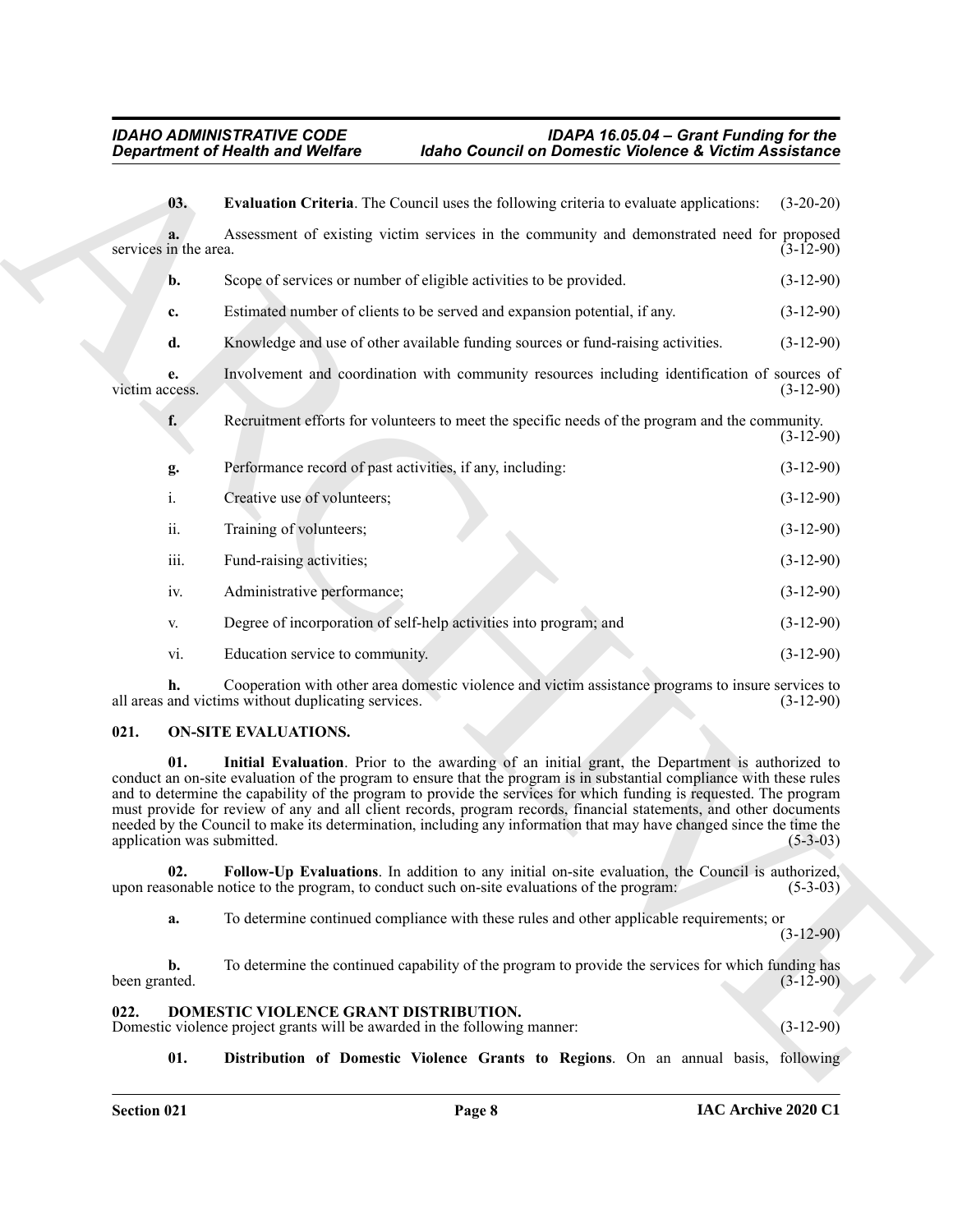determination by the Council of the total funds available for domestic violence grant awards for the following fiscal vear, the Council shall establish and announce the base level of funding available for each region. (5-3 year, the Council shall establish and announce the base level of funding available for each region.

**a.** In accordance with Section 39-5212, Idaho Code, not less than fifty-one percent (51%) of available grant funds will be allocated to programs within the seven (7) regions in the proportion that marriage licenses are filed in each region, based on statistics compiled by the state registrar of Vital Statistics. (3-12-90)

**b.** The allocation of the remaining percentage of available grant funds shall be established and announced annually in varying percentages based on consideration of the following and in the order of priority shown below: (3-12-90)

i. Identification of critical needs and evidence of relative distribution of victim population within the  $\frac{1}{3}$  state.  $(3-12-90)$ 

ii. Calculation of a population/area factor, using current U.S. census data and employing the following formula: (3-12-90)

(1) Multiply the population of a region by two (2) and divide the product by the total state population; and  $(3-12-90)$ 

(2) Divide the square miles for a region by the total square miles for the state and add the resulting the figure determined by calculating the amount as set out in Subsection 022.01.b.i.(1).  $(5-3-03)$ figure to the figure determined by calculating the amount as set out in Subsection 022.01.b.i.(1).

(3) Divide the sum by three (3), yielding a percentage figure which represents the population/area factor for the region. (3-12-90)

iii. Identification of programs with statewide applicability. (3-12-90)

**c.** In the event that proposals received from eligible applicants within a given region are insufficient and/or inadequate or that grants awarded are not accepted or grant agreements finalized on a timely basis, or a grant is terminated prior to the completion date, the Council shall solicit qualified new or supplemental proposals from the region and will hold the funds available for the region for a period of six (6) months. (5-3-03)

**d.** Any domestic violence grant funds not obligated or expended during any award period will be ned by the Council at its discretion. (3-12-90) apportioned by the Council at its discretion.

<span id="page-8-1"></span>

| 02. | Distribution of Domestic Violence Grants Within the Regions. | $(3-12-90)$ |
|-----|--------------------------------------------------------------|-------------|
|     |                                                              |             |

| Programs shall be selected through a comparative application process; and<br>a. | $(3-12-90)$ |
|---------------------------------------------------------------------------------|-------------|
|---------------------------------------------------------------------------------|-------------|

**b.** Applicants shall be compared only with other applicants from the same region; and  $(3-12-90)$ 

<span id="page-8-2"></span>**c.** The Council is not obligated to select or approve any proposal received. (5-3-03)

**03. Timing and Duration of Grant Awards**. Grant awards under the domestic violence grants project shall be made for a period not to exceed one (1) year unless revoked. Actual funds shall be distributed in accordance with the schedule of payments established for each grant. (3-12-90)

#### <span id="page-8-3"></span><span id="page-8-0"></span>**023. VICTIM ASSISTANCE GRANT DISTRIBUTION.**

<span id="page-8-4"></span>Victim assistance grants will be awarded in the following manner: (3-12-90)

**Original dentis and Worlds Construction Labor Construction Construction Construction** Construction Construction Construction Construction Construction Construction Construction Construction Construction Construction Co **01. Distribution of Victim Assistance Grants to Priority Categories and Regions**. On an annual basis, following the Council's receipt of an award letter from the U.S. Justice Department announcing the amount available for victim assistance grants for the following fiscal year, the Council shall establish and announce the base level of funding available for the priority categories and for each region. Determination of the actual percentage and amount of funds to be allocated for the priority and other categories for the regions, and for statewide projects will be based on data available to the Council. (5-3-03)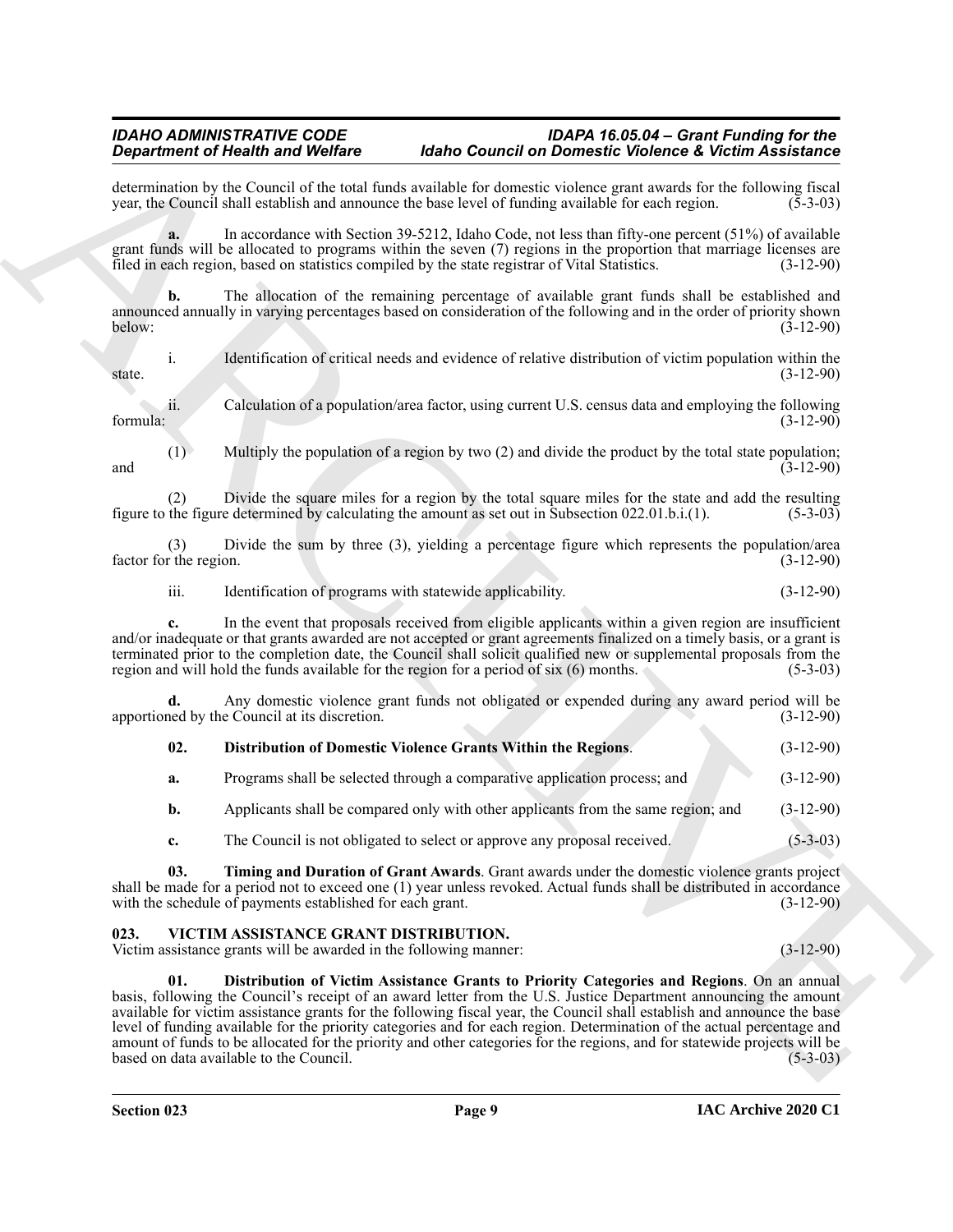**a.** Allocations for Priority and Other Categories. The Council shall allocate the federal crime victim assistance funds awarded to Idaho to programs by complying with regulations of the Victims of Crime Act of 1989,<br>P.L. 98-473. Title II. Chapter XIV. 42 U.S.C. 10601. et seq. (3-12-90) P.L. 98-473, Title II, Chapter XIV, 42 U.S.C. 10601, et seq.

**b.** Allocations for Service Areas. (3-12-90)

i. The Council shall allocate the victim assistance funds by region based on a population/area factor, as outlined in Subsection 022.01.b.ii. (5-3-03)

ii. At its discretion, the Council may reserve a portion of the victim assistance grant funds for programs with statewide applicability. (3-12-90)

**c.** Any victim assistance grant funds not obligated or expended during any award period shall be apportioned by the Council at its discretion, within the established federal limits governing use of the funds.

(3-12-90)

<span id="page-9-9"></span>**02. Distribution of Victim Assistance Grants Within Priority Categories and Regions**. Grants shall be awarded through comparison and consideration of applications within a region according to the category of victim services being proposed. The Council is not obligated to select or approve any proposal received. (3-12-90)

<span id="page-9-10"></span>**03. Timing and Duration of Grant Awards**. Grant awards made under the victim assistance grants project shall be made for a period not to exceed one (1) year unless revoked. Actual funds shall be distributed in accordance with the schedule of payments established for each grant. (3-12-90)

#### <span id="page-9-6"></span><span id="page-9-0"></span>**024. FAMILY VIOLENCE GRANT DISTRIBUTION.**

<span id="page-9-7"></span>Family violence grants shall be awarded on an annual basis, following receipt of an award letter from the United States Department of Health and Human Services, announcing the amount available for family violence grants for the following fiscal year. The Council shall establish and announce the funding available for each region based upon the following allocation.

*Department of Nearly waste Wolfrey*<br> **Archives and Oscietizers and Oscietizers and Research Theoretizers are not beyond able that the set of the set of the set of the set of the set of the set of the set of the set of 01. Allocation**. If all seven (7) regions have qualified and eligible applicants, the amount available shall be divided by seven (7). If not all regions have qualified and eligible applicants, the amount available shall be divided by the number of regions that have qualified and eligible applicants. The Council is not obliged to accept or approve any proposal received. (3-12-90) approve any proposal received.

<span id="page-9-8"></span>**02. Timing and Duration of Grant Awards**. Grant awards made under the family violence grant project will be made for a period not to exceed one (1) year, unless revoked by the Council. Actual funds shall be distributed in accordance with the payment scheduled for each grant. (3-12-90)

#### <span id="page-9-1"></span>**025. -- 030. (RESERVED)**

#### <span id="page-9-3"></span><span id="page-9-2"></span>**031. AWARDING OF GRANTS.**

Notification of grant awards shall be accomplished through preparation and issuance of a contract specifying, at a minimum, the eligible activities for which the grant is to be awarded, including the beginning and termination dates of the grant; the amount of the grant award; the schedule of payments; and any terms and conditions additional to these rules which are agreed to by the parties. (3-12-90)

<span id="page-9-4"></span>**01. Acceptance of Grant Award by Grantee**. Acceptance of the grant award is to be accomplished by returning two (2) copies of the contract bearing the original, signature of the duly authorized representative of the grantee. The copies of the signed contract are to be returned to the Council within fifteen (15) days of the date of the letter transmitting the agreement to the grantee. (5-3-03)

<span id="page-9-5"></span>**02. Approval or Grant Agreement**. The agreement will be deemed approved and the grant effective upon the effective date specified in the agreement when signed by the authorized official for the Council. If more than sixty (60) days have elapsed between the stated effective date and the date the agreement is signed for the Council:

 $(5-3-03)$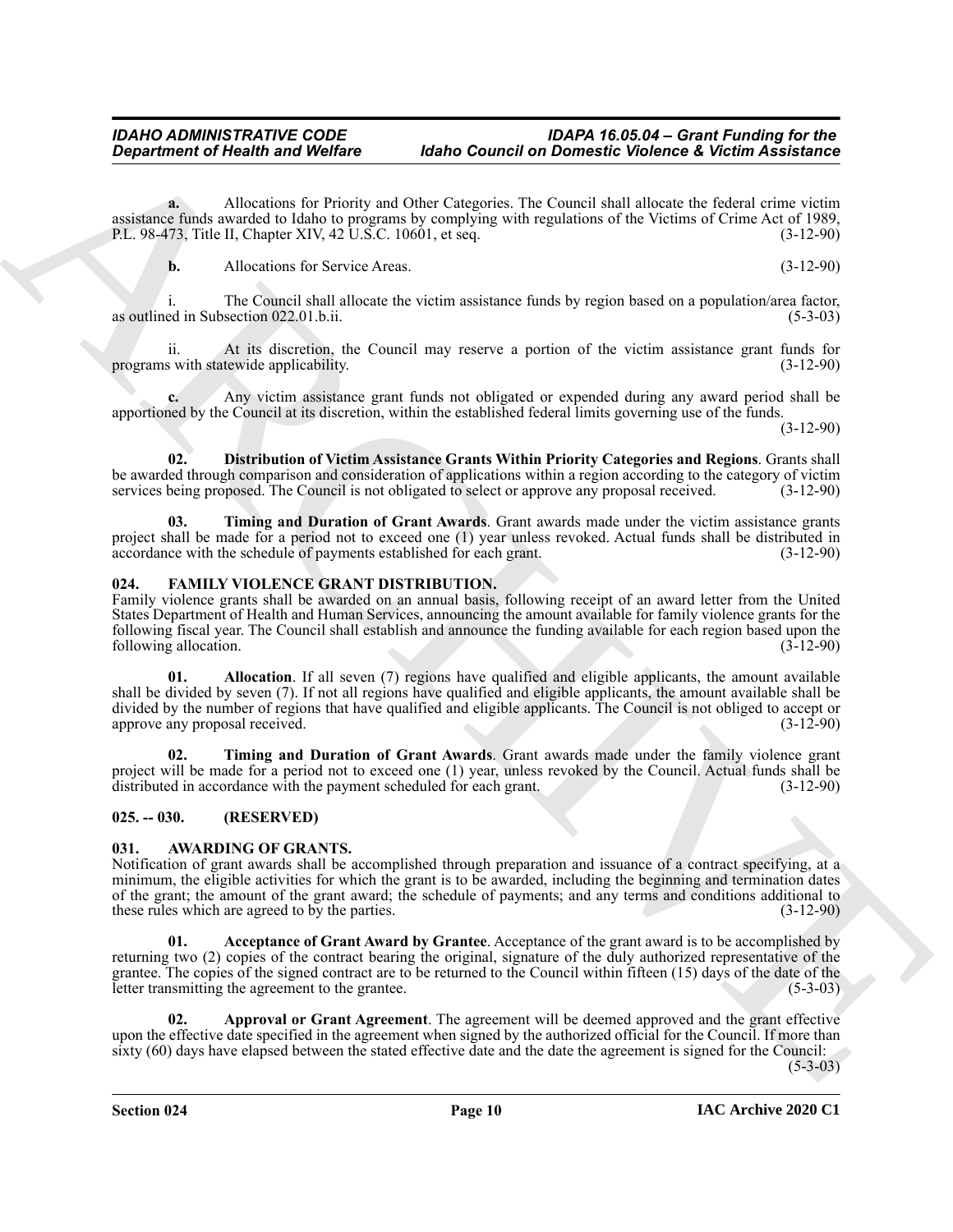**a.** There will be no penalty or reduction of funding if the delay was attributable to the Council.  $(5-3-03)$ 

**b.** The program may face a reduction in funding and renegotiation of the agreement if the delay was attributable to the program. (3-12-90)

#### <span id="page-10-10"></span><span id="page-10-0"></span>**032. DENIAL, SUSPENSION, OR TERMINATION OF GRANT.**

<span id="page-10-12"></span><span id="page-10-11"></span>**Compliance Issues**. A grant may be suspended pending investigation to determine compliance with these rules. An application for a grant may be denied or a grant terminated if the program is not in compliance with these rules.  $(3-12-90)$ 

*Great from the Gluenty State Caused for Caused for Caused for Caused for Caused For Caused For Caused For Caused For Caused For Caused For Caused For Caused For Caused For Caused For Caused For Caused For Caused For Cau* **02. Disincorporation**. In the event a legal entity which is the recipient of a grant disincorporates, the Council must be informed in writing within twenty (20) days and the grant terminated. Grant funds for all but the portion of the fiscal year during which services required under the grant were performed must be recovered by the Council. Reallocation of remaining grant funds will be in accordance with applicable law. (3-12-90)

<span id="page-10-13"></span>**03. Internal Take-Over**. If the governing board of one (1) of an agency's programs takes over the agency, with the program's board actually becoming the new board of the agency, the Council must be notified in writing within twenty (20) days. The grant may continue in effect without interruption.  $(3-12-90)$ 

#### <span id="page-10-3"></span><span id="page-10-1"></span>**033. APPEAL OF GRANT AWARD DECISION.**

No later than fifteen (15) days from the date of written notification from the Council to a program announcing denial of its grant application or suspension or termination of its grant, a program may file a written request for reconsideration of the Council's decision. All requests for reconsideration must be addressed and submitted to the executive director of the Council. (3-12-90)

<span id="page-10-5"></span>**01. Contents of Request for Reconsideration**. Any request for reconsideration must contain all pertinent facts supporting the program's request for the Council to reconsider its grant award decision. (3-12-90)

<span id="page-10-7"></span>**02. Disposition of Request for Reconsideration**. Upon notification of a timely request for reconsideration, the chairperson of the Council will appoint a panel composed of three (3) Council members to review the contents of the request and all pertinent data upon which the Council based its original decision.

(3-12-90)

<span id="page-10-6"></span>**03. Disposition of Funds for Service Area Pending Reconsideration**. While a timely and valid request for reconsideration received from a program is pending, fifty percent (50%) of the funds allocated to the service area in which the program is located will be held. (3-12-90)

<span id="page-10-9"></span>**04. Issuance of Decision**. Following consideration of all data pertinent to the issue, the appointed panel will prepare a written report of its deliberations and issue a dated decision concerning the recommended resolution of the dispute. Copies of the report and the decision will be transmitted to the full Council and to the program submitting the request. (3-12-90)

<span id="page-10-4"></span>**05. Appeal of the Council's Decision**. If the program is unsatisfied by the decision of the Council, a written appeal setting out the basis for the appeal may be filed. It must be received by the executive director of the Council no later than fifteen (15) days from the date of the Council's written decision. (3-12-90)

<span id="page-10-8"></span>**06. Hearing on Appeal**. Upon notification of receipt of a timely appeal, the chairperson of the Council will appoint a hearing officer to convene a hearing in accordance with the Idaho Administrative Procedure Act, Sections 67-5201, et seq., Idaho Code. (3-30-11)

#### <span id="page-10-14"></span><span id="page-10-2"></span>**034. PAYMENT PROCEDURES.**

Procedures for payment will be set out in the contract issued by the Council. (5-3-03)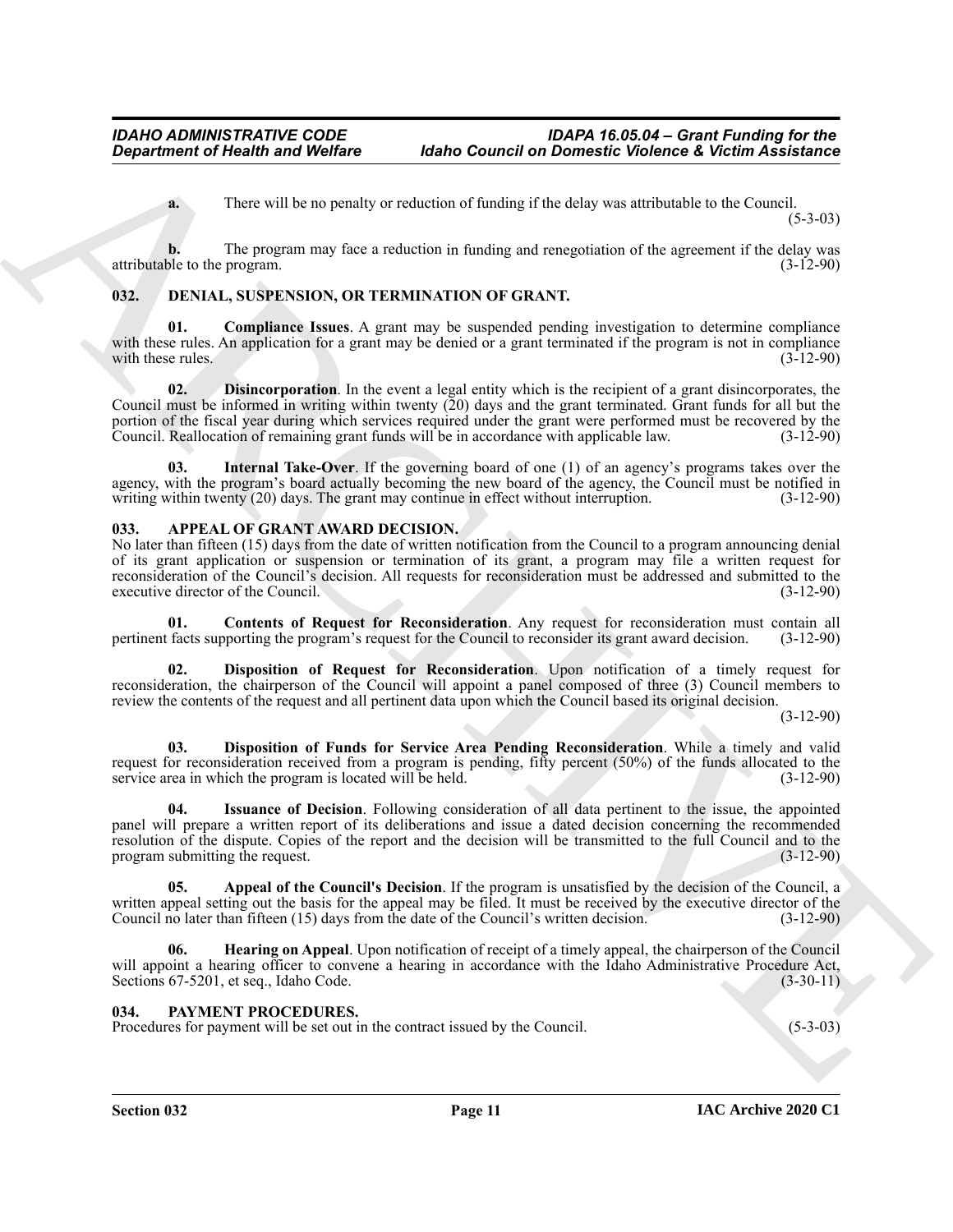#### <span id="page-11-6"></span><span id="page-11-0"></span>**035. STATE AND FEDERAL DOMESTIC VIOLENCE GRANT -- RECORD KEEPING REQUIREMENTS.**

Each program receiving a grant(s) from the Department must maintain accurate, current and complete client, administrative and fiscal records, including accurate records of the receipt, obligation and disbursement of funds. Records must be accessible to authorized state officials during normal operating hours for purposes of inspection and/ or audit, with or without prior notification, pursuant to Section 39-108, Idaho Code. The fiscal and program record requirements required for each grant are in the contract.

#### <span id="page-11-3"></span><span id="page-11-1"></span>**036. AUDITS.**

**Experimental of North Action 1646 Case of Downer Control Control Control Control Control Control Control Control Control Control Control Control Control Control Control Control Control Control Control Control Control Con** Projects selected for funding by the Council will be subject to audit. Pursuant to the U.S. Office of Management and Budget (OMB) Circular A-128, "Audits of State and Local Governments," grantees have the responsibility to provide for an audit of their activities. These audits shall be made annually. Grantees as well as their contractors or other organizations under cooperative agreements or purchase of service contracts are to arrange for examination in the form of independent audits in conformance with OMB Circular A-128. (3-12-90)

<span id="page-11-5"></span>**01. Audit Requirement**. These audits shall be made by an independent auditor in accordance with generally accepted governmental auditing standards governing financial and compliance audits. The required audits are to be performed on an organization-wide basis. The audit reports must include: (3-12-90)

**a.** The auditor's report on financial statements of the recipients organization and a schedule of financial assistance showing the total expenditures for each assistance program; (3-12-90)

**b.** The auditor's report on compliance containing:  $(3-12-90)$ 

i. A statement of positive assurance with respect to those items tested for compliance, including compliance with law and regulations pertaining to financial reports and claims for advances and reimbursements;

(3-12-90)

ii. A negative assurance of those items not tested and a summary of all instances of noncompliance; and  $(3-12-90)$ 

iii. The auditor's report on the study and evaluation of internal control systems, which must identify accounting controls, and those controls designed to provide reasonable assurance that federal programs are being managed in compliance with applicable laws and regulations. It must also identify the controls that were not evaluated, and the material weaknesses identified as a result of that identification. (3-12-90) evaluated, and the material weaknesses identified as a result of that identification.

<span id="page-11-4"></span>**02. Audit Objectives**. Grants and other agreements are awarded subject to conditions of fiscal, program and general administration to which the recipient expressly agrees. Accordingly, the audit objective is to renew the recipient's administration of grant funds and required non-federal contributions for the purpose of determining whether the recipient has: (3-12-90) determining whether the recipient has:

**a.** Financial statements of the government, department, agency, or establishment that present fairly its financial position and the results of financial operations in accordance with generally accepted accounting principles;  $(3-12-90)$ 

**b.** The organization has internal accounting and other control systems to provide reasonable assurance that it is managing federal financial assistance programs in compliance with applicable laws and regulations; and

(3-12-90)

**c.** The organization has complied with laws and regulations that may have material effect on its financial statements and on each federal assistance program. (3-12-90)

#### <span id="page-11-2"></span>**037. -- 999. (RESERVED)**